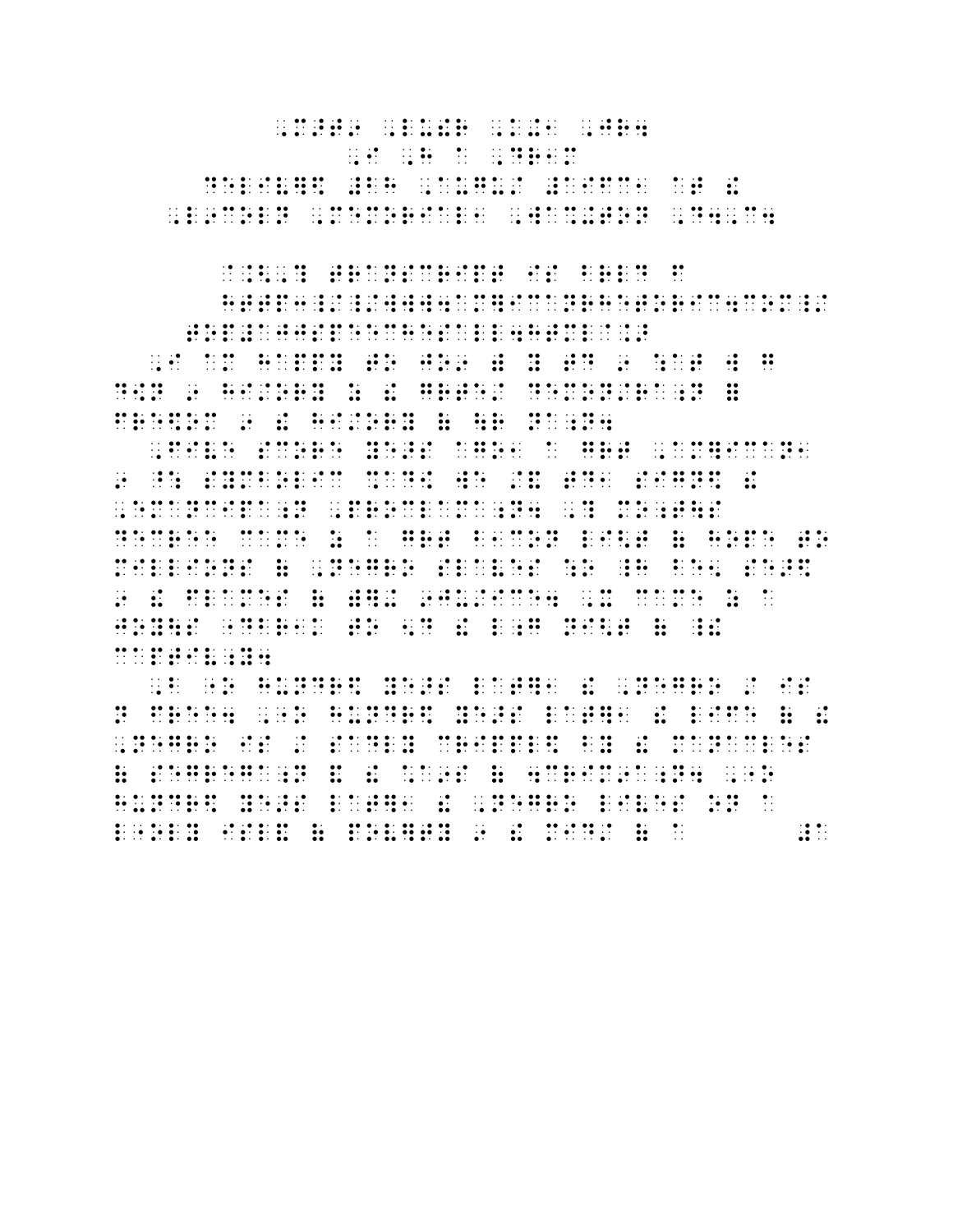1881 - 1882 - 1893 - 1894 - 1995 - 1996 - 1996 - 1996 - 1996 - 1996 - 1997 - 1998 - 1998 - 1998 - 1999 - 1999<br>1996 - 1996 - 1996 - 1996 - 1996 - 1996 - 1996 - 1996 - 1997 - 1998 - 1999 - 1999 - 1999 - 1999 - 1999 - 1999<br>19 . 1966 - 1976 - 1986 - 1987 - 1988 - 1988 - 1988 - 1988 - 1988 - 1988 - 1988 - 1988 - 1988 - 1988 - 1988 - 198<br>1989 - 1989 - 1989 - 1989 - 1989 - 1989 - 1989 - 1989 - 1989 - 1989 - 1989 - 1989 - 1989 - 1989 - 1989 - 1989<br>1  $\mathbf{r}$  $\ddot{\ddot{\mathbf{z}}}$ 

in en 1986 de la companya de la companya de la companya de la companya de la companya de la companya de la com<br>1991 de la companya de la companya de la companya de la provincia de la companya de la companya de la provinc<br>1 in de la carte de la certa de la carte de la carte de la carte de la carte de la carte de la carte de la carte<br>1991 - La carte de la carte de la carte de la carte de la carte de la carte de la carte de la carte de la car<br>1 ian an illan an ao amam-dhina ao illna amam-dhacht ina illaa ao ao ao na ao no ao nin amam-dhina na kilin na b<br>Tao ao illaa ao nin an amam-dhina illaa ao ao ao ao ao nin ao ao ao amam-dhina amam-dhachta illaa ao illaa il<br>T  $\frac{1}{2}$  ,  $\frac{1}{2}$  ,  $\frac{1}{2}$  ,  $\frac{1}{2}$  ,  $\frac{1}{2}$  ,  $\frac{1}{2}$  ,  $\frac{1}{2}$  ,  $\frac{1}{2}$  ,  $\frac{1}{2}$  ,  $\frac{1}{2}$  ,  $\frac{1}{2}$  ,  $\frac{1}{2}$  ,  $\frac{1}{2}$  ,  $\frac{1}{2}$  ,  $\frac{1}{2}$  ,  $\frac{1}{2}$  ,  $\frac{1}{2}$  ,  $\frac{1}{2}$  ,  $\frac{1$ **MARINE MARINE**  $\ddot{\mathbf{r}}$ here her د که در این که در که در این در این که در این که در این که در که در این در این که در این که در این که در این که<br>که در این که در این که در این که در این که در این که در این که در این که در این که در این که در این که در این  $\frac{1}{2}$ . تو د د کورنو او د کورنو کورنو کورنو د د د کورنو کورنو کورنو کورنو کورنو کورنو کورنو کورنو کورنو کورنو کورنو ک<br>انگرام کورنو کورنو کورنو کورنو کورنو کورنو کورنو کورنو کورنو کورنو کورنو کورنو کورنو کورنو کورنو کورنو کورنو ian da condita de la carra de la carra de la carra de la carra de la carra de la carra de la carra de la carra<br>1940 - La carra de la carra de la carra de la carra de la carra de la carra de la carra de la carra de la car<br>1  $\frac{1}{2}$ . 1989 - 1989 - 1989 - 1989 - 1989 - 1989 - 1989 - 1989 - 1989 - 1989 - 1989 - 1989 - 1989 - 1989 - 1989 - 198<br>1989 - 1989 - 1989 - 1989 - 1989 - 1989 - 1989 - 1989 - 1989 - 1989 - 1989 - 1989 - 1989 - 1989 - 1989 - 1989<br>1 ide de de edida el el doler i les de doled dolde. Il de de edil doled de el les illes de de dolde de li dol i<br>1988 : de dolga el ediga de l'el el dolde el el el doles de l'adiode de la les el estado dolde de l'al l'el e<br>19 

i de la provincia de la proposició de la cerda de la de la proposició de la cerda de la proposició de la provi<br>1991 - La partició de la provincia de la partició de la provincia de la provincia de la provincia de la provi<br>1  $\ddot{\cdot}$ 1988 - 1991 - 1992 - 1993 - 1994 - 1995 - 1996 - 1996 - 1997 - 1998 - 1998 - 1998 - 1999 - 1999 - 1999 - 1999<br>1999 - 1999 - 1999 - 1999 - 1999 - 1999 - 1999 - 1999 - 1999 - 1999 - 1999 - 1999 - 1999 - 1999 - 1999 - 1999<br>19 1980 - 1980 Bennett, Maria 1980 - 1980 - 1980 Bennett, Maria 1980 Bennett, Maria 1980 Bennett, Maria 1980 Benn<br>1980 - 1980 - 1980 Barbara, Maria 1980 - 1980 Barbara, Maria 1980 Bennett, Maria 1980 Barbara, Maria 1980 Bar<br>1  $\mathbb{R}$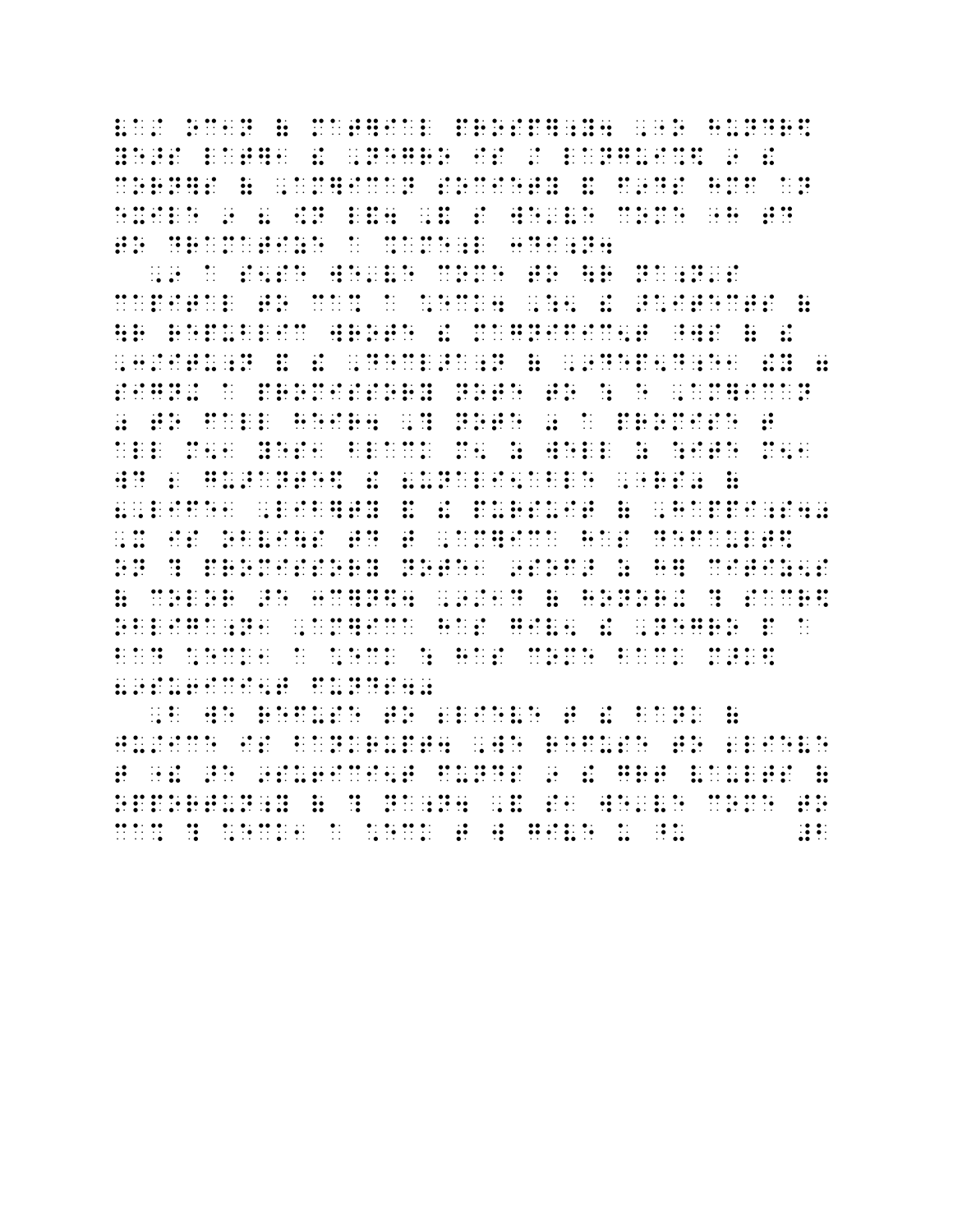**HIMMOND** 

in en 1970 - De la Bergera de Bergera de Bergera de la Bergera de La Bara (1980) en 1980 en 1980 - en 1980 -<br>1991 - La Bergera de Bergera de La Bergera de La Bergera (1980) en 1980 - La Bergera de Bergera de Bergera de<br>199 ias as daissida instrumenta salad del 1963, se il da salad da del 1965 de segunda de la cesta da salas instrua<br>1960 de segunda de segunda de segunda de la casa de la celebra de la da de 1960 de 1970 de segunda de la segun<br> **REAL PROPERTY** i de la provincia de la provincia de la provincia de la provincia de la provincia de la provincia de la provin<br>1980 - La provincia de la provincia de la provincia de la provincia de la provincia de la provincia de la pro<br>1 1981 - 1982 - 1983 - 1984 - 1985 - 1986 - 1986 - 1986 - 1987 - 1988 - 1988 - 1988 - 1988 - 1988 - 1988 - 1988<br>1988 - 1988 - 1989 - 1988 - 1988 - 1989 - 1989 - 1989 - 1989 - 1989 - 1989 - 1989 - 1989 - 1989 - 1989 - 1989<br>19 i de la diversión de la característica de la característica de la característica de la característica de la ca<br>1999: De la característica de la característica de la característica de la característica de la característic<br>1  $\ddot{\cdot}$  $\frac{1}{2}$ . 1988 - 1988 - 1988 - 1988 - 1988 - 1988 - 1988 - 1988 - 1988 - 1988 - 1988 - 1988 - 1988 - 1988 - 1988 - 198<br>1989 - 1988 - 1988 - 1988 - 1988 - 1988 - 1988 - 1988 - 1988 - 1988 - 1988 - 1988 - 1988 - 1988 - 1988 - 1988<br>1

in de linguae in 1998 de la dinastia de lingua de de lingua de lingua de la dinastia de la dinastia de lingua<br>1999 - La dinastia de lingua de la dinastia de lingua de la dinastia de la dinastia de la dinastia de la dina<br>19 i de de el de de li de li de li de de estas livres de li de de de de en edition de li de de de de li de li de<br>1991 de de ser li de li de li de ser de de li de li de de ser de de li de ser estas de li de li de li de li d<br>19 . De la calificación de la califación de la califación de la califación de la califación de la calificación de<br>1991 - La calificación de la calificación de la califación de la calificación de la califación de la califica<br>1 de el estas conservación de el estas como el estas de como de como estas como el el estas el estas el estas el<br>1980: El estas como el estas el estas de el estas el estas el estas el estas el estas el estas el estas el el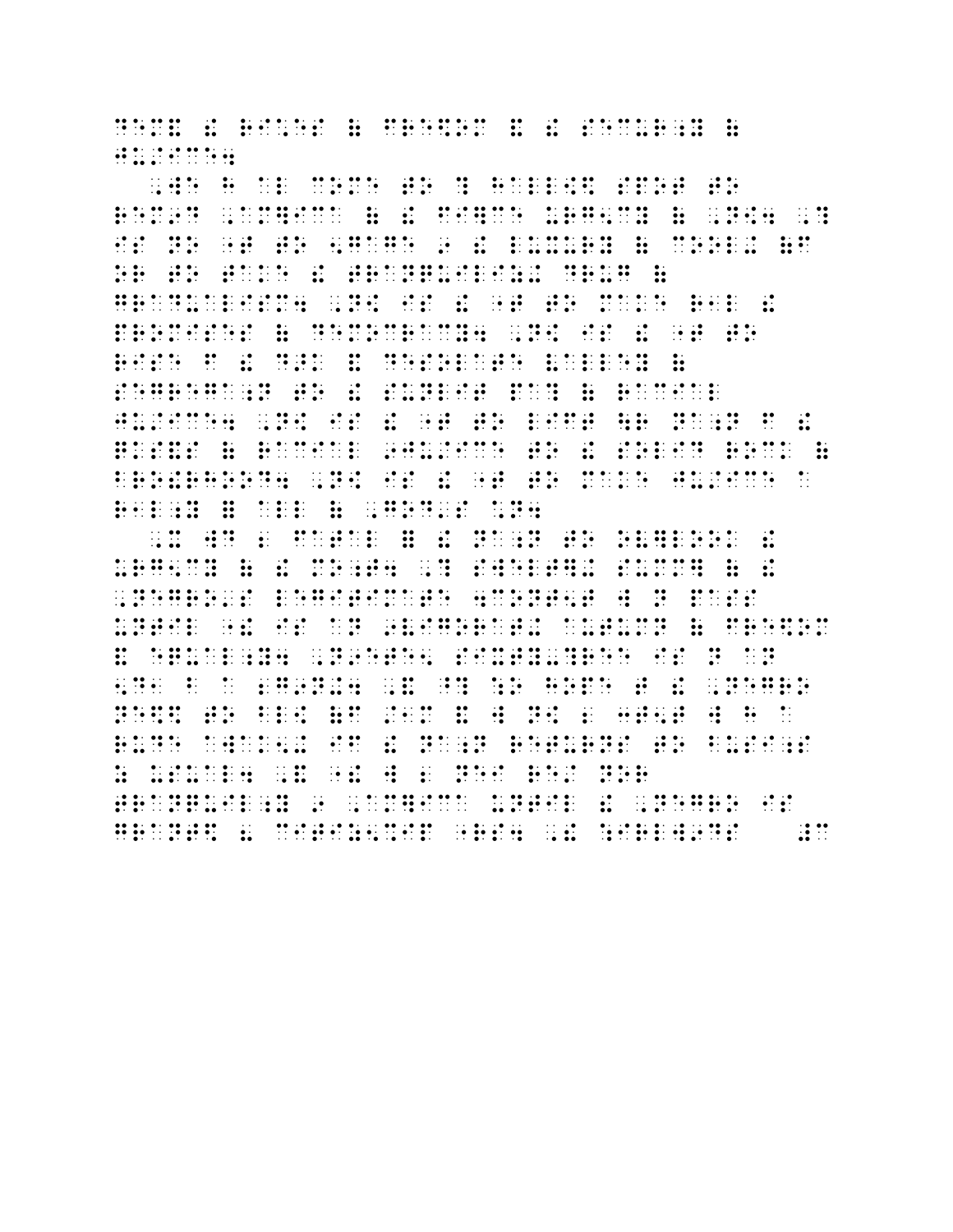( REVOLT WE SAKE IN THE REVOLT WE SAKE IN THE REVOLT WE ARRAIGNED TO A SUBSTITUTE OF A SUBSTITUTE OF A SUBSTIT<br>The Contract We say as a substitute of the Contract Contract we have the Contract West Contract Contract Contr<br> NA; DE DE LA SUR DE LA SUR DE LA SUR DE LA SUR DE LA SUR DE LA SUR DE LA SUR DE LA SUR DE LA SUR DE LA SUR DE<br>1961 : La Sur de La Sur de La Sur de La Sur De La Sur De La Sur De La Sur De La Sur De La Sur De La Sur De La<br>19 ,B "! IS "S?+ T ,I M/ SAY TO MY P1 :O /& ON ! W>M ?RE%OLD : L1DS 9TO ! PALACE ( JU/ICE3 ,9 ! PROCESS ( GA9+ \R "R;L PLACE1 WE M/ N 2 GUILTY ( WR;G;L DE\$S4 ,LET U N SEEK TO SATISFY \R ?IR/ = FRE\$OM BY DR9K+ F ! CUP ( BITT];S &  $\frac{4}{30}$  ,  $\frac{4}{30}$  ,  $\frac{4}{30}$  ,  $\frac{4}{30}$  ,  $\frac{4}{30}$  ,  $\frac{4}{30}$  ,  $\frac{4}{30}$  ,  $\frac{4}{30}$  ,  $\frac{4}{30}$  ,  $\frac{4}{30}$  ,  $\frac{4}{30}$  ,  $\frac{4}{30}$  ,  $\frac{4}{30}$  ,  $\frac{4}{30}$  ,  $\frac{4}{30}$  ,  $\frac{4}{30}$  ,  $\frac{4}{30}$  , HISTORICAL COMPONENT DE LOS DO PORTO DO LA DO LA DO PORTO DE LA SURFACIONAL DE LOS DO PORTO DO PORTO DO PORTO<br>HISTORICAL DE DE LA PORTO DO PORTO DO PORTO DO LA DO LA DO PORTO DE LO PORTO DE LA DO LA PORTO DE LA PRODUCCI<br>HI  $\overline{\phantom{a}}$  ,  $\overline{\phantom{a}}$  ,  $\overline{\phantom{a}}$  ,  $\overline{\phantom{a}}$  ,  $\overline{\phantom{a}}$  ,  $\overline{\phantom{a}}$  ,  $\overline{\phantom{a}}$  ,  $\overline{\phantom{a}}$  ,  $\overline{\phantom{a}}$  ,  $\overline{\phantom{a}}$  ,  $\overline{\phantom{a}}$  ,  $\overline{\phantom{a}}$  ,  $\overline{\phantom{a}}$  ,  $\overline{\phantom{a}}$  ,  $\overline{\phantom{a}}$  ,  $\overline{\phantom{a}}$ PHYSICAL VIOLENCE AND AN INTERNATIONAL AND ALL COMPANY AND AGENCY IN A SAME AND A SAME AND A SAME AND A SAME A<br>Physical Violence and a same and agency in a same and agency in a same and a same and a same and a same and a<br>P ! MAJE/IC HEI<TS ( MEET+ PHYSICAL =CE ) S\L =CE4

 ,! M>VEL\S NEW MILITANCY : HAS 5GULF\$ ! ,NEGRO COMMUN;Y M/ N L1D U TO A 4TRU/ ( ALL : ISLAM : ISLAM : ISLAM : ISLAM : ISLAM : ISLAM : ISLAM : ISLAM : ISLAM : ISLAM : ISLAM : ISLAM : ISLAM <br>1990 : ISLAM : ISLAM : ISLAM : ISLAM : ISLAM : ISLAM : ISLAM : ISLAM : ISLAM : ISLAM : ISLAM : ISLAM : ISLAM :<br> EVID;ED BY \_! PRES;E "H TD1 H COME TO R1LIZE TO DE REGIONE DE LA 1999 DE REGIONE DE LA 1999 DE LA 1999 DE LA 1999 DE LA 1999 DE LA 1999 DE LA 1999 D<br>Regione de la 1999 de la 1999 de la 1999 de la 1999 de la 1999 de la 1999 de la 1999 de la 1994 de la 1999 de<br>R , LA COME TO RESIDENCE DE LA COME TO DE LA COME TO DE LA CARDA DE CARDA DE LA CARDA DE LA CARDA DE LA CARDA DE<br>1994 - La Carda Islam Islam Islam Islam Islam Islam de La Carda Islam Islam Islam Islam Islam Islam Islam Isl<br>1 9EXTRICABLY B.D TO \R FRE\$OM4

, we have a set of the set of the set of the set of the set of the set of the set of the set of the set of the<br>All of the set of the set of the set of the set of the set of the set of the set of the set of the set of the<br>

,  $\frac{1}{2}$  ,  $\frac{1}{2}$  ,  $\frac{1}{2}$  ,  $\frac{1}{2}$  ,  $\frac{1}{2}$  ,  $\frac{1}{2}$  ,  $\frac{1}{2}$  ,  $\frac{1}{2}$  ,  $\frac{1}{2}$  ,  $\frac{1}{2}$  ,  $\frac{1}{2}$  ,  $\frac{1}{2}$  ,  $\frac{1}{2}$  ,  $\frac{1}{2}$  ,  $\frac{1}{2}$  ,  $\frac{1}{2}$  ,  $\frac{1}{2}$  ,  $\frac{1}{2}$  ,  $\frac$ % ALW MORTH AND ALW MORTH AND ALW MORTH AND ALW MORTH AND ALW MORTH AND ALW MORTH AND ALW MORTH AND ALW MORTH <br>AHDALD AHND4 AHDALD AND ALW MORTH AND ALW MORTH AND ALW MORTH AND ALW MORTH AND ALW MORTH AND ALW MORTH AND A<br>A

, we have a set of the set of the set of the set of the set of the set of the set of the set of the set of the<br>The set of the set of the set of the set of the set of the set of the set of the set of the set of the set of<br>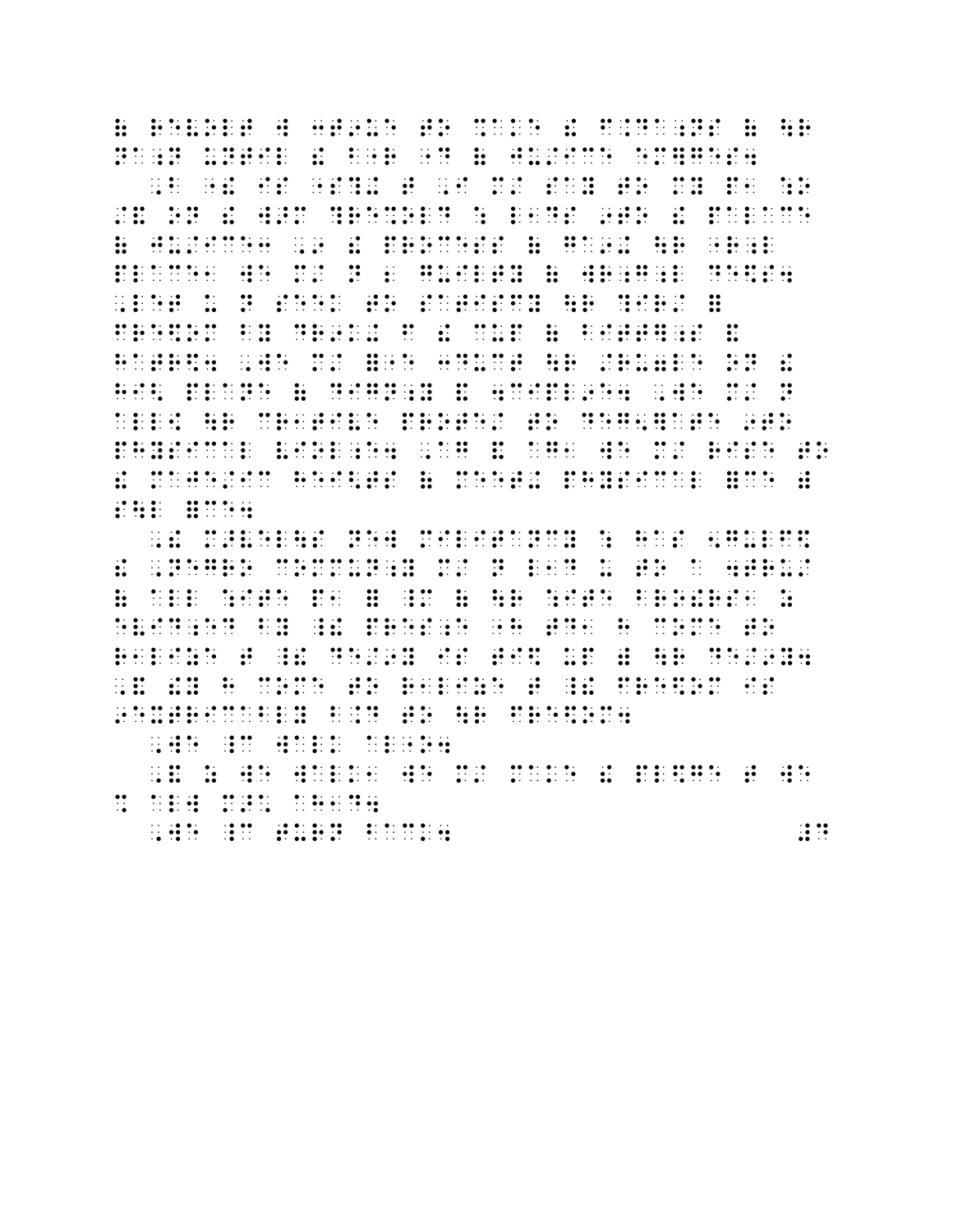in nomina de la campa de la campa de la campa de la campa de la campa de la campa de la campa de la campa de<br>1991 - La campa de la campa de la campa de la campa de la campa de la campa de la campa de la campa de la cam<br>199 1881 - Die Großen der Karten der Steinen der Karten des Steinen und der Karten der Karten der Karten der Karte<br>1991 - Die Großen der Steinen der Steinen des Steinen der Steinen der Karten der Steinen der Karten der Karte<br>1 . 1986 - 1986 - 1986 - 1986 - 1986 - 1986 - 1986 - 1986 - 1987 - 1988 - 1989 - 1989 - 1989 - 1989 - 1980 - 198<br>1986 - 1986 - 1986 - 1986 - 1986 - 1986 - 1987 - 1986 - 1987 - 1988 - 1986 - 1986 - 1986 - 1986 - 1986 - 1986<br>1 i de la digita de 1950 - la ciudad de 1950 de la digita de 1950 de 1950 de 1950 de 1950 de 1950.<br>1950 de la digita de 1960 - la digita de 1950 de 1950 de 1950 de 1960 de 1960 de 1960 de 1960.<br>1960 de la digita de 1960 - 19 **PERIODICAL PROPERTY** <u> a ban a</u> de de la de de la de edición en el de de la cada de la dadira en de de la cada de la de de de de la cada de de<br>1990 de la cada de la de la la de de la cada de la de la de de la cada de la de de la de la de la cada de la<br>19 i de de en de en 1950, de 1950 de 1950 en 2050 de en 1950 en 1960 de 1960 de 1960 en 1960 en 2060 de 2060 en 2<br>1960 en de en de de 1960 de 1960 en 2060 de de de de 1960 en 2060 en 2060 en 2060 de 2060 de de de de de 1960<br>1  $\ddot{\cdot}$ i de les doncs les comparaisons de de les de la comparaison de la comparaison de la comparaison de la comparai<br>1970 : les de la comparaisons de la comparaison de la comparaison de les politiques de la comparaison de la co<br>  $\cdot$ 1980 - 1981 - 1982 - 1982 - 1983 - 1983 - 1983 - 1983 - 1983 - 1983 - 1983 - 1983 - 1983 - 1983 - 1983 - 1980<br>1991 - 1982 - 1983 - 1992 - 1993 - 1993 - 1994 - 1995 - 1994 - 1994 - 1995 - 1996 - 1996 - 1996 - 1996 - 1996<br>19  $\ddot{\cdot}$ ה הוא מספר מה מה מה מה מה מספר ההוויים היה מספר ממודדה והמודדה המודדה מה היה מה המספר מספר מספר מה מה מה מה המ<br>המספר המספר מה מה המספר המספר המספר המספר המספר המה המודדה היה היה היה המספר המספר המספר המספר המספר המספר המס ian any tanàna mandritry ny taona 2008–2014. Ilay kaominina dia kaominina mpikambana amin'ny fivondronan-kaomi<br>Ny INSEE dia mampiasa ny kaodim-paositra 2008–2014. Ilay kaominina dia kaominina mpikambana amin'ny fivondrona<br> 1980 – In die stelling de selde sy it 1980 – In die 1980 – In Italie sy stelling van die 1980 van die selde sy<br>1980 – In die Sander die Sander van die 1980 van die 1980 – In Italie van die 1980 van die sy sy die die die<br>19 in na dina na dalam ilian an anchina. Ilaa na dalil an ilina an na dalini iliadil ni an an an na nin na ilian<br>Ilan an ni na ni ni la na dina ni an ni ni ni ni ni la an an an an an ni na adalia an an an an ilian ilini ni<br>Il 

in no composito de la de de de la de nom en la de la nom de la de la de la de la de de de de la nom de la de<br>La de la de la de la de la de la de la de la de la de la de la de la de la de la de la de la de la de de la<br>La d  $\ddot{u}$   $\ddot{u}$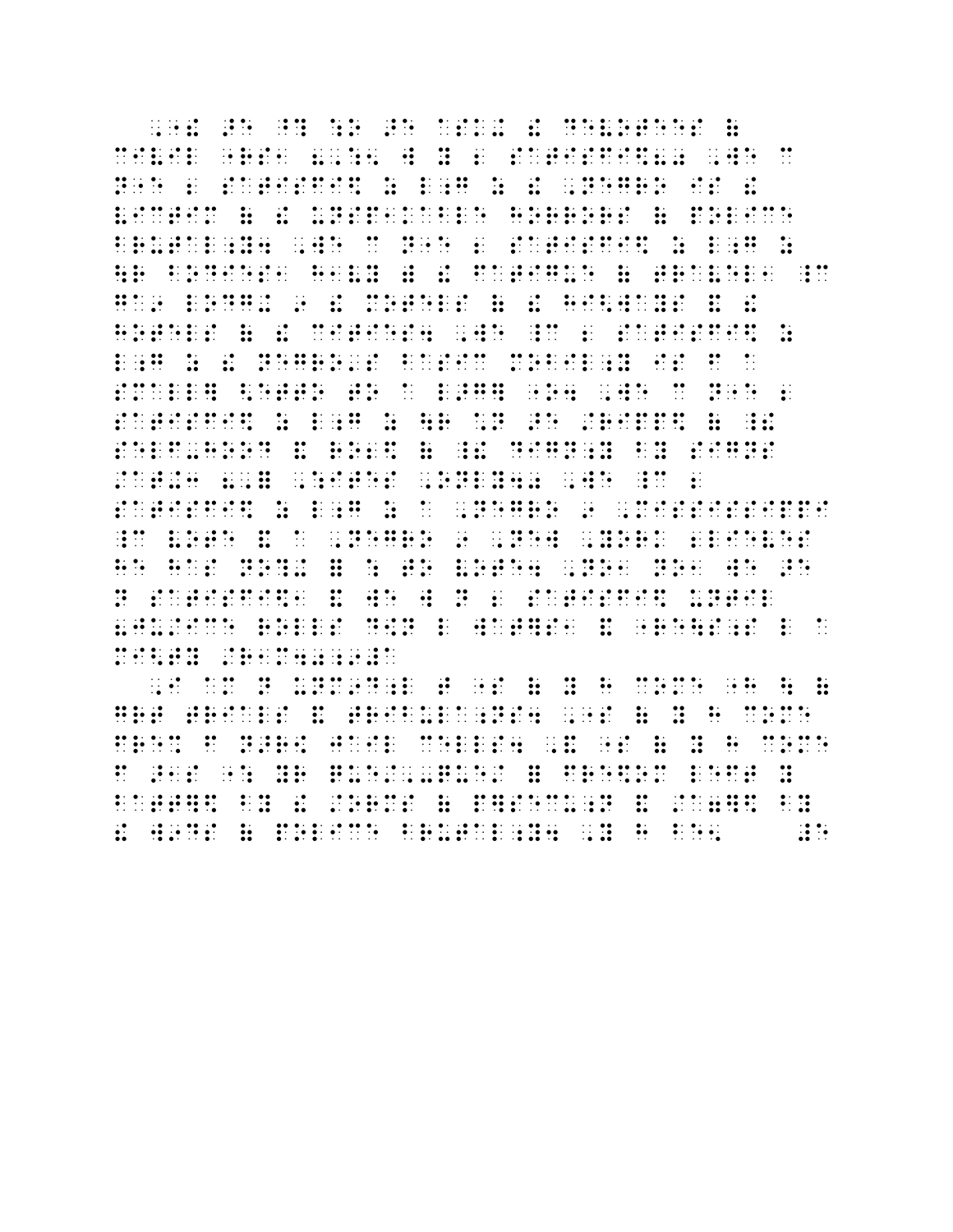! VET]ANS ( CR1TIVE SU6]+4 ,3T9UE TO "W ) : The state of the state of the series of the state of the state of the series of the state of the state of<br>The state of the state of the state of the state of the state of the state of the state of the state of the st<br>T BACK TO , DO BACK TO , DO LO HOLLO LO LO LO BO DO LO LO LO LO LO LO BACK TO , LO BACK TO , LO BACK TO , LO BAC<br>BACK TO , LO BO LO LO LO LO LO BACK DA BACK TO , LO BACK TO , LO BACK TO , LO BACK TO , LO BACK TO , LO BACK<br>LO ,ALABAMAN DI DI DI DI DI LABAMAN DI DI DI DI DI LABAMAN ALABAMAN ALABAH DI LABAMAN ANG KALI DI DI DI DI DI DI<br>ALABAMAN DI DI LABAMAN DI LABAMAN DI LABAMAN SEDANG SA SEDA DI DI LABAMAN DI DI DI LABAMAN DI SEDANG SA ALABA<br>AL TO ALL THE ORIGINAL ORIGINAL CONTRACT CONTRACT CONTRACT IN A SERVICE OF A CONTRACT CONTRACT CONTRACT CONTRACT<br>And the service of a back to detect the service of a service of a service of a service of a service of a service TO BE THE RESERVED OF THE RESERVED OF THE RESERVED OF THE RESERVED OF THE RESERVED OF TO SERVE A STRUCTURE OF<br>TO SLUMS AND RESERVED ON THE RESERVED OF THE RESERVED OF THE RESERVED OF THE RESERVED OF THE RESERVED OF THE R<br>T  $\mathcal{R}_1$  , and the state state of the state state state state state state state state state state state state state state state state state state state state state state state state state state state state state state st , LET UN DE L'UNE DE L'EST DE L'EST DE L'EST DE L'UNE DE SERVIE DE L'UNE DE L'ORD DE L'ORD DE L'ORD DE L'ORD D<br>L'EST DE L'ORD DE L'EST DE L'ORD DE L'ORD DE L'ORD DE L'ORD DE L'ORD DE L'ORD DE L'ORD DE L'ORD DE L'ORD DE L<br>L , I SAY TO YOUR CONSULTING TO A REPORT OF A SAY TO A REPORT OF A SAY TO A REPORT OF A SAY TO A REPORT OF A SAY<br>TO YOU HAVE CONSULTED TO A REPORT OF A SAY TO A REPORT OF A SAY TO A REPORT OF A SAY TO A REPORT OF A SAY TO A

,  $\sim$  500  $\pm$  500  $\pm$  500  $\pm$  500  $\pm$  500  $\pm$  500  $\pm$  500  $\pm$  500  $\pm$  500  $\pm$  500  $\pm$  500  $\pm$  500  $\pm$  500  $\pm$  500  $\pm$  500  $\pm$  500  $\pm$  500  $\pm$  500  $\pm$  500  $\pm$  500  $\pm$  500  $\pm$  500  $\pm$  500  $\pm$  500  $\pm$  $T$  , and the two distributions of the two distributions of the two distributions  $T$  , and  $T$  , and  $T$  , and  $T$  , and  $T$  , and  $T$  , and  $T$  , and  $T$  , and  $T$  , and  $T$  , and  $T$  , and  $T$  , and  $T$  , and  $T$  , and DEEPLY ROOT\$ 9 ! ,AM]ICAN DR1M4

, I H A DR1M THE RESEARCH DE CAR DISPOSITION DE LA PRODUCTION DE LA PRODUCTION DE LA PRODUCTION DE LA PRODUCTI<br>In 1972, a la production de la production de la production de la production de la production de la production<br>I LIGHT AN AIR AN 1999 - AN AIR AN 1999 - AN 1999 - AN 1999 - AN AIR AN AIR AN 1999 - AN AIR AN AIR AN AN AN AN<br>Light an indicate and the an air and the sense of the sense of the sense and the sense and the sense and the<br>Lig ^ 2 SELF-EVIDEO DE LA SELF-EL DE LA SELF-EL DE LA SELF-EL DE LA SELF-EL DE LA SELF-EL DE LA SELF-EL DE LA SELF<br>Self-El de self-el de la self-el de la self-el de la self-el de self-el de la self-el de la self-el de la sel<br>S CR1T (1989) 1999 - 1999 - 1999 - 1999 - 1999 - 1999 - 1999 - 1999 - 1999 - 1999 - 1999 - 1999 - 1999 - 1999 -<br>California California California California California<br>California California California California California

, I H A DR1M THR. THE RELEASE OF THE RIGHT COMPANY OF THE RELEASE OF THE RIGHT CONTINUES.<br>In the state of the state of the state of the state of the state of the state of the state of the state of th<br>In the state of the st , SONS ( = COLORADO ) ( = COLORADO ) ( = CONSIDERATION ) ( = COLORADO ) ( = COLORADO ) ( = COLORADO ) ( = COLO<br>( = COLORADO ) ( = COLORADO ) ( = COLORADO ) ( = COLORADO ) ( = COLORADO ) ( = COLORADO ) ( = COLORADO ) ( = C<br> =MONDO CON EN EL EN EL EN 1980 DE LES INDIANAS DE L'ANGER DE L'ANGER DE L'ANGER DE L'ANGER DE L'ANGER DE L'ANG<br>1980 - MONDO DE L'ANGER DE L'ANGER DE L'ANGER DE L'ANGER DE L'ANGER DE L'ANGER DE L'ANGER DE L'ANGER DE L'ANG<br>1 AT ! TABLE ( BRO!RHOOD4

, I H A DR1M THE RESERVED ON THE RIGHTS OF THE RESERVED ON THE RESERVED ON THE RIGHT OF THE RESERVED ON THE RI<br>In the rights and the rights of the rights of the rights of the rights of the rights of the rights of the rig<br>I ,MISSISSIPPI1 A /ATE SWELT]+ ) ! H1T ( 9JU/ICEN (1999) (1999) (1999) (1999) (1999) (1999) (1999) (1999) (1999) (1999) (1999) (1999) (1999) (1999) (19<br>1999) (1999) (1999) (1999) (1999) (1999) (1999) (1999) (1999) (1999) (1999) (1999) (1999) (1999) (1999) (1999<br>1 TRANS=MOTOR PRODUCT TO THE RANS CONTROL OF A STRAIGHT AND THE RANS CONTROL OF THE PRODUCT OF A STRAIGHT AND RE<br>AN OAST AN OAS AN INSTITUTE TO AN OAST A THE THE TRAINING OF A BOOK AND A STRAIGHT AND THE TOOL AND A STRAIGH<br>A ,I H A DR1M T MY F\R LL \*N W "O #F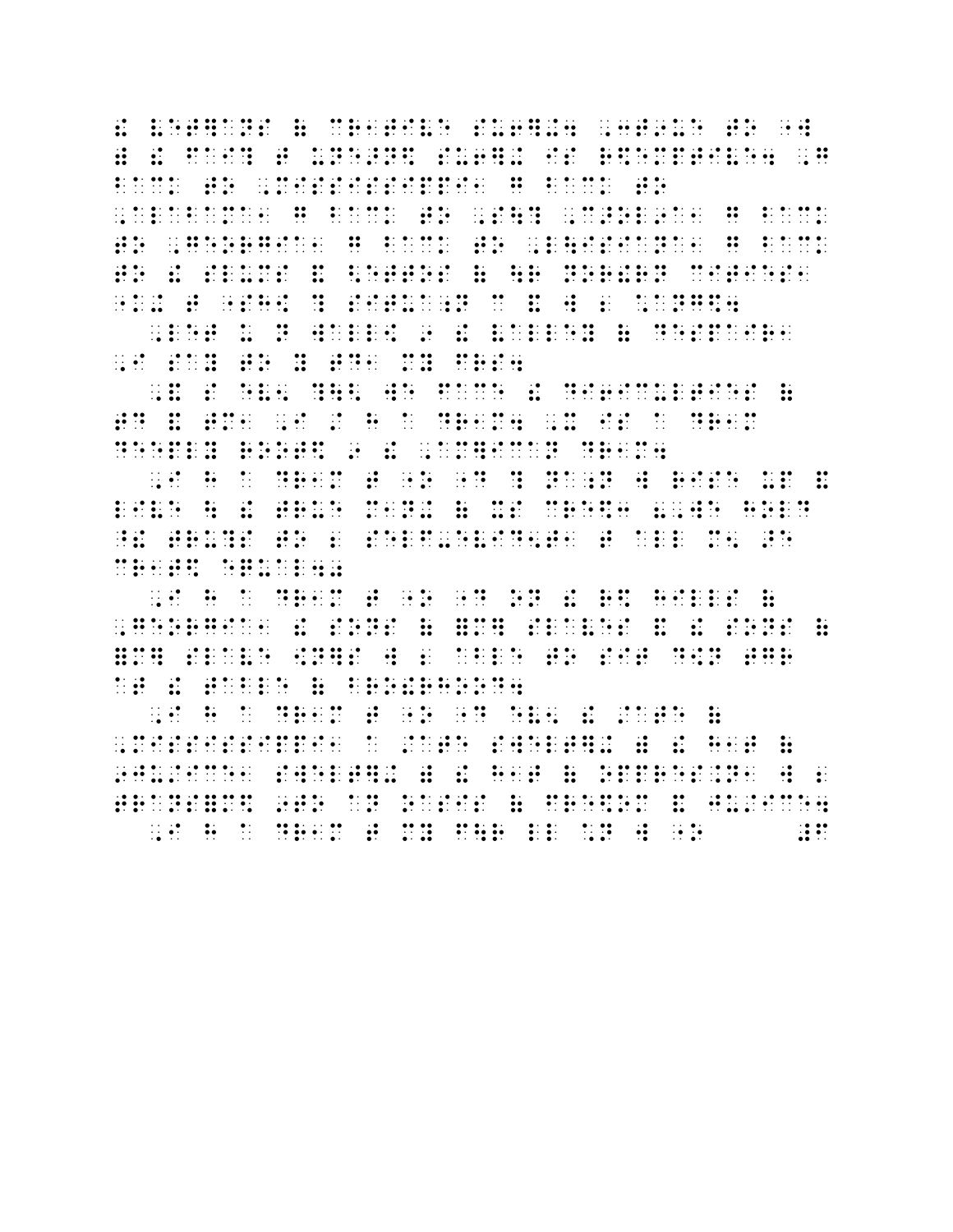"D LIVE 9 A NA;N NA;N ": "D LIVE" DO NA ANG PARTIT NA MARA NA ANG PARTIT NA ANG PANGANGANG ANG PANGangangan an<br>"The same of the same of the same of the same of the same of the same of the same of the same of the same of t<br> COLOR ( ) COLOR ( ) COLOR ( ) COLOR ( ) COLOR ( ) COLOR ( ) SERVICI ( ) COLOR ( ) COLOR ( ) COLOR ( ) COLOR (<br>Color ( ) Color ( ) Color ( ) Color ( ) Color ( ) Color ( ) Color ( ) Color ( ) Color ( ) Color ( ) Color ( )<br>Co , I H A DR1M TO A DR1M TO A DR1M TO A DR1M TO A DR1M TO A DR1M TO A DR1M TO A DR1M TO A DR1M TO A DR1M TO A DR<br>In the a Dr1M To A DR1M TO A DR1M TO A DR1M TO A DR1M TO A DR1M TO A DR1M TO A DR1M TO A DR1M TO A DR1M TO A D<br>

, I H A DR1M THE SERVE OF THE STATE OF THE STATE OF THE STATE OF THE STATE OF THE STATE OF THE STATE OF THE ST<br>In 1972, In a state of the state of the state of the state of the state of the state of the state of the state<br> XS VICI - SV VICIDO VICIDO VICIDO I DIVIDI DE VICIDO VICIDO VICIDO DO SUR VICIDO DE VICIDO DO VICIDO VICIDO VI<br>SV SV - SV SV VICIDO DE VICIDO VICIDO DE SUR SUR VICIDO VICIDO VICIDO SE SUR VICIDO DE VICIDO DE VICIDO DE SU<br>S LIPS DRIPP - DRIRE (DRIRE DRIPP) - DRIPPH (DRIPPH - DRIPPH - DRIPPH - DRIPPH - DRIPPH - DRIPPH - DRIPPH - DRI<br>DRIPPH - DRIPPH - DRIPPH - DRIPPH - DRIPPH - DRIPPH - DRIPPH - DRIPPH - DRIPPH - DRIPPH - DRIPPH - DRIPPH - D<br>DR 8NULLIGE COMPANY DE DE LA COMPANY DE LA COMPANY DE LA COMPANY DE LA COMPANY DE LA COMPANY DE COMPANY DE LA COM<br>1996 - DE LA COMPANY DE LA COMPANY DE LA COMPANY DE LA COMPANY DE LA COMPANY DE LA COMPANYATION DE LA COMPANY<br>1 BLACK BOYS & BLACK BOYS & BLACK BLACK BOYS & BLACK BLACK BLACK IN THE BLACK BLACK IN THE LARGE IN THE LARGE TO<br>BLACK LARGE TO JOYS AND BLACK BLACK BLACK LARGE BOYS BOYS AND BLACK IN THE LARGE BLACK BOYS BLACK BOYS AND A<br>Th However, the state of the state of the state of the state of the state of the state of the state of the state o **8 BRO: 1989** 

,  $\mathbf{H}$  ,  $\mathbf{H}$  ,  $\mathbf{H}$  and  $\mathbf{H}$  are  $\mathbf{H}$  and  $\mathbf{H}$ 

, I H A DR1M T  $\sim$  0.000  $\pm$  0.000  $\pm$  0.000  $\pm$  0.000  $\pm$  0.000  $\pm$  0.000  $\pm$  0.000  $\pm$  0.000  $\pm$  0.000  $\pm$  0.000  $\pm$  0.000  $\pm$  0.000  $\pm$  0.000  $\pm$  0.000  $\pm$  0.000  $\pm$  0.000  $\pm$  0.000  $\pm$  0.000  $\pm$  0.0 EXALT DE LA COLORA DE LA CALTILLA DE LA CALTILLA DE LA CALTILLA DE LA CALTILLA DE LA CALTILLA DE LA CALTILLA<br>1990 - La Caltilla de la Caltilla de Made La Caltilla de La Caltilla de la Caltilla de La Caltilla de La Calti<br>19 RANDA DA MENDEL DE DANDA AD MANDA AND A LA PERSONA DE PRODUCTA DE LA PRODUCTA DE LA PRODUCTA DE PORTUGAL DE LA<br>1999 - PRODUCTA A LA PARTICIPA DE LA PRODUCTA DE LA PRODUCTA DE LA PRODUCTA DE LA PRODUCTA DE LA PRODUCTA DE<br>19 PRODUCED AS A COMPANY OF A COMPANY OF A COMPANY OF A COMPANY OF A COMPANY OF A COMPANY OF A COMPANY OF A COMPA<br>The second state of a company of a company of a company of a company of a company of a company of a company of<br> ,  $\mathcal{L}$  and  $\mathcal{L}$  are the set of the set of the set of the set of the set of the set of the set of the set of the set of the set of the set of the set of the set of the set of the set of the set of the set of the se TO 8: 80 8: 10 8: 11 11 11 11 12 13 8:<br>90 10 10 11 11 12 13 14 15 16 16 17 18 19 19<br>91 11 11 11 11 80 81 10 80 10 81 80 10

 ,? IS \R HOPE1 & ? IS ! FAI? T ,I G BACK TO ! ,S\? )4

 ,) ? FAI?1 WE W 2 ABLE TO HEW \ ( ! MA LA LA ALITERA DE LA ARABITAN DA ALITERA DE L'ESTRE L'ALITERA DE L'ALITERA DE L'ALITERA DA L'ALITERA LA ARA<br>1919 - L'ALITERA DE L'ALITERA DE L'ALITERA DE L'ALITERA DE L'ALITERA DE L'ALITERA DE L'ALITERA DE L'ALITERA D<br>19 WE WAS ARRESTED FOR THE WARRANT WAS ARRESTED FOR THE WARRANT OF THE SAME AND THE SAME ARRESTED FOR THE SAME AR<br>WE WANT TO TRANSPORT THE WARRANT WAS ARRESTED FOR THE WARRANT WAS ARRESTED FOR THE WARRANT WAS ARRESTED FOR TH<br> \R NA;N 9TO A B1UTI;L SYMPHONY ( BRO RELATION RESPONDENCE DE LA COMPONIACIÓN DE LA CORPONIACIÓN DE LA CORPONIACIÓN DE LA CORPONIACIÓN DE LA COR<br>1911 - Partico de la corponiación de la corponiación de la corponiación de la corponiación de la corponiación<br>1 THE REPORT TO PROPER THREE THREE TIME TO  $\mathcal{T}_1$  to  $\mathcal{T}_2$  the  $\mathcal{T}_3$  three  $\mathcal{T}_4$  three  $\mathcal{T}_5$  three  $\mathcal{T}_6$  three  $\mathcal{T}_7$  three  $\mathcal{T}_8$  three  $\mathcal{T}_9$  three  $\mathcal{T}_9$  three  $\mathcal{T}_9$  three  $\mathcal{T}_9$  three  $\mathcal{T$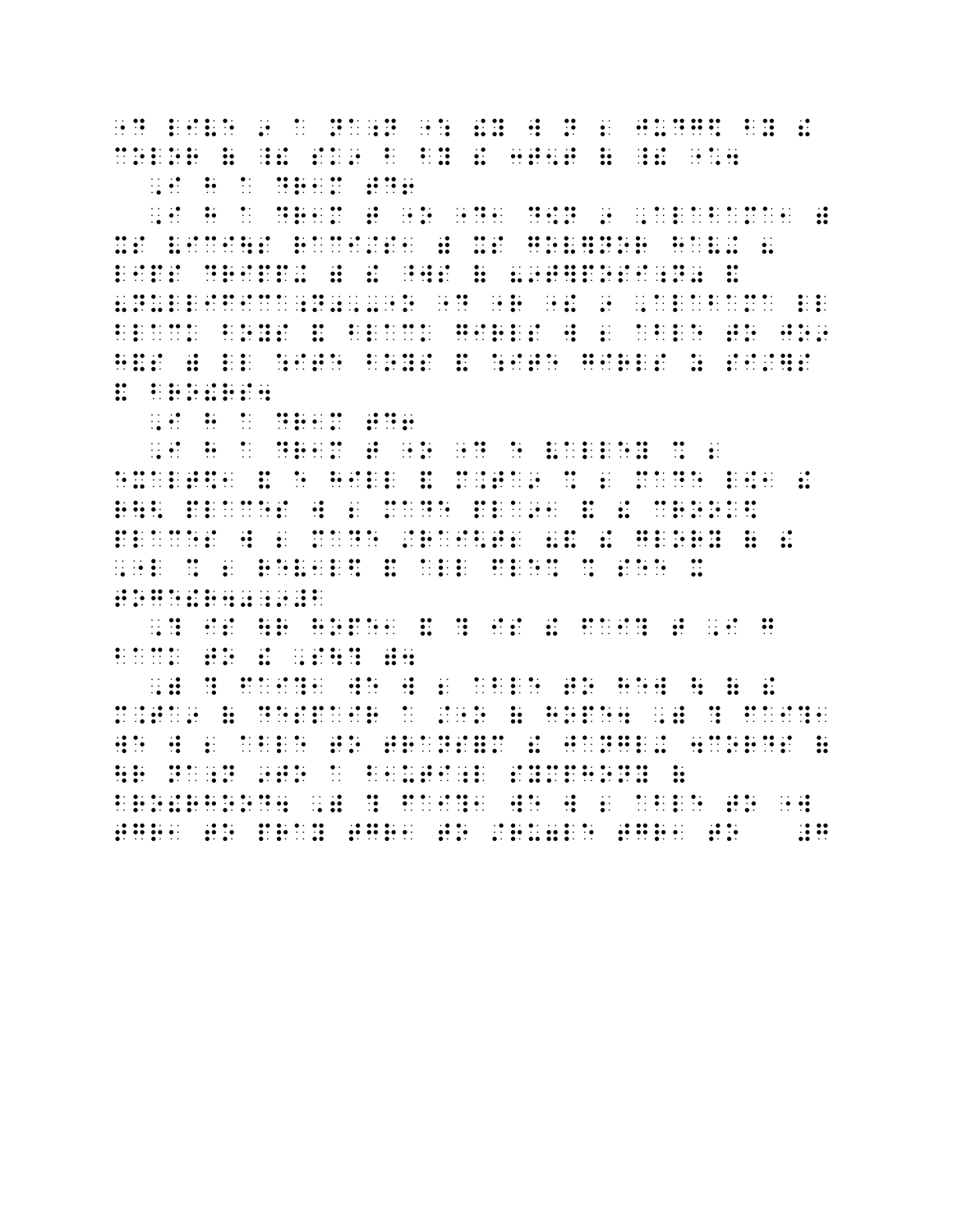G TO JAIL TGR1 TO /& UP = FRE\$OM TGR1  $\frac{1}{\sqrt{2}}$  for  $\frac{1}{\sqrt{2}}$  for  $\frac{1}{\sqrt{2}}$  for  $\frac{1}{\sqrt{2}}$  for  $\frac{1}{\sqrt{2}}$  for  $\frac{1}{\sqrt{2}}$  for  $\frac{1}{\sqrt{2}}$  for  $\frac{1}{\sqrt{2}}$  for  $\frac{1}{\sqrt{2}}$  for  $\frac{1}{\sqrt{2}}$  for  $\frac{1}{\sqrt{2}}$  for  $\frac{1}{\sqrt{2}}$  for  $\frac{1}{\sqrt{2}}$  for , 2008). And the state of the state of the state of the state of the state of the state of the state of the st<br>All (2008). And the state of the state of the state of the state of the state of the state of the state of th<br>A , GOD'S \*N W 2 ABLE TO SHOP AND A CHARLES TO SHOP A SAN AIR AN AIR AN AIR AN AIR AN AIR AN AIR AN AIR AN AIR A<br>God's formal and the state of the state of the state of the state of the state of the state of the state of th<br> ,MY C.TRY 'TIS ( !E1 SWEET L& ( LIB]TY1 ( !E ,I S+4 ,L& ": MY "FS DI\$1 L& ( ! ,PILGRIM'S **PRIDE** ,  $\frac{1}{2}$  ,  $\frac{1}{2}$  ,  $\frac{1}{2}$  ,  $\frac{1}{2}$  ,  $\frac{1}{2}$  ,  $\frac{1}{2}$  ,  $\frac{1}{2}$  ,  $\frac{1}{2}$  ,  $\frac{1}{2}$  ,  $\frac{1}{2}$  ,  $\frac{1}{2}$  ,  $\frac{1}{2}$  ,  $\frac{1}{2}$  ,  $\frac{1}{2}$  ,  $\frac{1}{2}$  ,  $\frac{1}{2}$  ,  $\frac{1}{2}$  ,  $\frac{1}{2}$  ,  $\frac$  ,& IF ,AM]ICA IS TO 2 A GRT NA;N1 ? M/ 2 COME TRUE4 COME TRUCK EN 1989 (1989)<br>20 Come True4 Come True4 Come True4 Come<br>20 Come True4 Come True4 Come True4 Come True4 ,& S LET FRE\$OM R+ F ! PRODIGI\S HILL OF REAL PROPERTY AND MANUFACTURE AND RELEASED ON A RELEASED FOR A SALE PARTICULAR COMPANY OF THE SALE PAR<br>HILL OF REAL PROPERTY AND MANUFACTURE AND RELEASED FOR A SALE PARTICULAR COMPANY OF THE SALE PARTICULAR COMPAN<br> , LET FRESH AND RESIDENT RESIDENCE AND RESIDENCE AS A REPORT OF THE RESIDENCE AND RESIDENCE AS A REPORT OF THE RESIDENCE AS A REPORT OF THE RESIDENCE AND RESIDENCE AS A REPORT OF THE RESIDENCE AND RESIDENCE AS A REPORT OF  $\frac{1}{2}$ ,  $\frac{1}{2}$ ,  $\frac{1}{2}$ ,  $\frac{1}{2}$ ,  $\frac{1}{2}$ ,  $\frac{1}{2}$ ,  $\frac{1}{2}$ ,  $\frac{1}{2}$ ,  $\frac{1}{2}$ , LET FRESOMEN TO THE FRESOMEN TO A RESOLUTION OF A RESOLUTION OF A RESOLUTION OF A RESOLUTION OF A RESOLUTION ( )  $\begin{array}{ccc} 0 & 0 & 0 & 0 & 0 \\ 0 & 0 & 0 & 0 \\ 0 & 0 & 0 & 0 \\ 0 & 0 & 0 & 0 \\ \end{array}$ , LET FRESH AND RESOLUTION OF RESOLUTION AND RESOLUTION OF RESOLUTION  $\mathcal{L}_1$ ( ,COLORADO4 ,LET FRE\$OM R+ F ! CURVACE\S SLOPES ( , CALIFORNIA (1988)<br>, CALIFORNIA (1988)<br>, CALIFORNIA (1988)<br>, CALIFORNIA (1988) ,B N ONLY T3 ,LET FRE\$OM R+ F ,/"O ,M.TA9 ( #H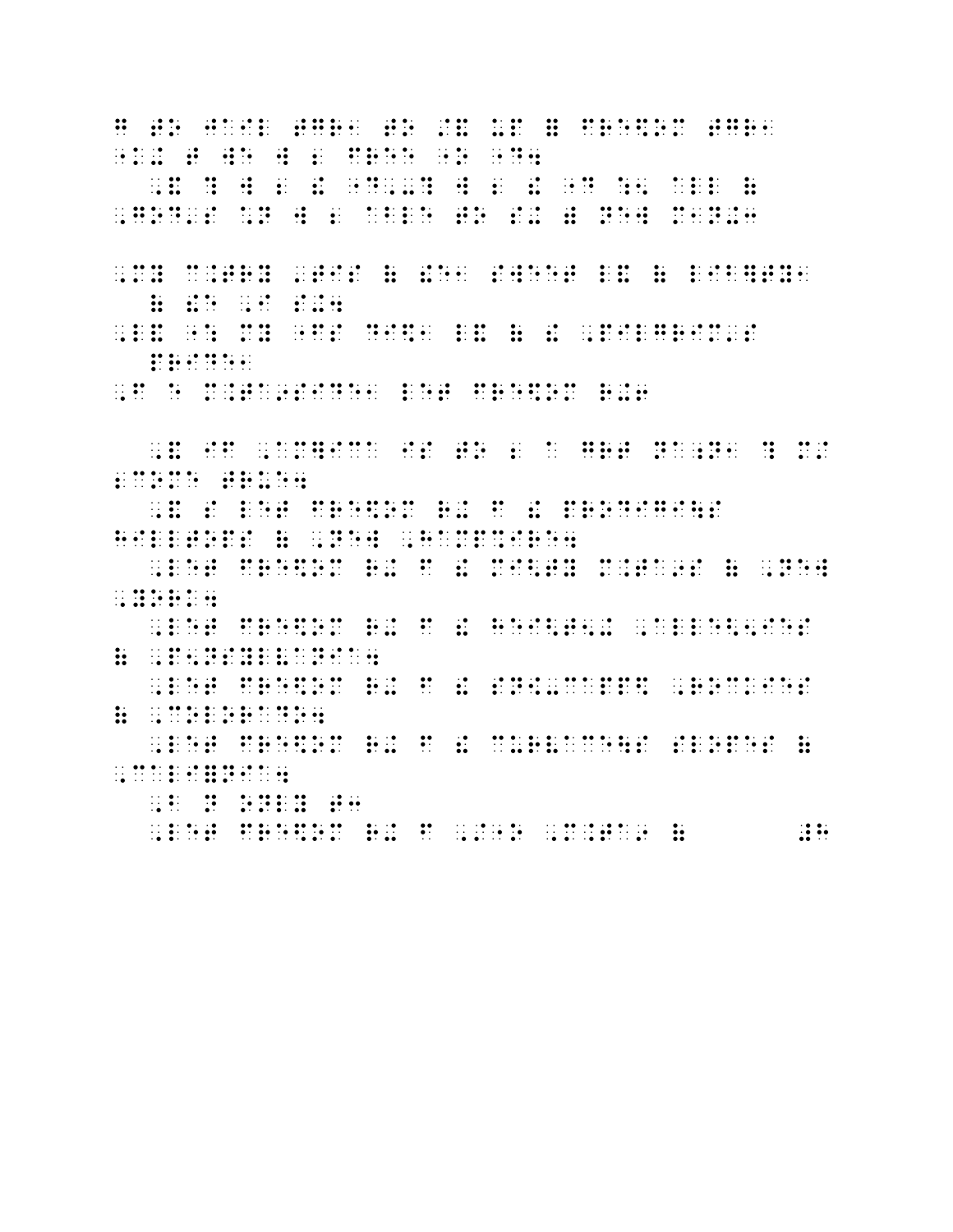$\frac{1}{2}$ ,  $\frac{1}{2}$ ,  $\frac{1}{2}$ ,  $\frac{1}{2}$ ,  $\frac{1}{2}$ ,  $\frac{1}{2}$ ,  $\frac{1}{2}$ ,  $\frac{1}{2}$ ,  $\frac{1}{2}$ ,  $\frac{1}{2}$ ,  $\frac{1}{2}$ ,  $\frac{1}{2}$ ,  $\frac{1}{2}$ ,  $\frac{1}{2}$ ,  $\frac{1}{2}$ ,  $\frac{1}{2}$ ,  $\frac{1}{2}$ ,  $\frac{1}{2}$ ,  $\frac{1}{2}$ ,  $\frac{1}{2}$ ,

, LET FRESH , LOOK , LOOK , LOOK , LOOK , LOOK , LOOK , LOOK , LOOK , LOOK , LOOK , LOOK , LOOK  $\frac{1}{2}$ ,  $\frac{1}{2}$ ,  $\frac{1}{2}$ ,  $\frac{1}{2}$ ,  $\frac{1}{2}$ ,  $\frac{1}{2}$ ,  $\frac{1}{2}$ ,  $\frac{1}{2}$ ,  $\frac{1}{2}$ ,  $\frac{1}{2}$ ,  $\frac{1}{2}$ 

, LET FRESH DE SOM DE SOM DE SOM DE SOM DE SOM DE SOM DE SOM DE SOM DE SOM DE SOM DE SOM DE SOM DE SOM DE SOM<br>LET FRESH DE SOM DE SOM DE SOM DE SOM DE SOM DE SOM DE SOM DE SOM DE SOM DE SOM DE SOM DE SOM DE SOM DE SOM D<br>LE , and the state of the state of the state of the state of the state of the state of the state of the state of the state of the state of the state of the state of the state of the state of the state of the state of the sta

, F E M. 1995 - DIA NORTH AN 1996 - DIA NORTH ANN AN 1997 - DIA NORTH AN INSTITUTION AND LOCAL ANN AN INSTITUT<br>The signal company of the signal property of the signal company of the signal property of the signal company o<br> , and the second component of the second control of the second component of the second component of the second<br>-5 Mars = 1980 = 1980 = 1980 = 1980 = 1980 = 1980 = 1980 = 1980 = 1980 = 1980 = 1980 = 1980 = 1980 = 1980 = 19 :5 WE LET THE RELEASE OF THE COMPANY OF THE RELEASE OF THE RELEASE OF THE RELEASE OF THE RELEASE OF THE RELEAS<br>The release of the release of the release of the release of the release of the release of the release of the r<br> E /ATE & E C;Y1 WE W 2 ABLE TO SPE\$ UP T "D : 5 ALL ( ,GOD'S \*N1 BLACK M5 ALL ( ) : 5 ALL ( ) : 5 ALL ( ) : 5 ALL ( ) : 5 ALL ( ) : 5 ALL ( ) : 5 ALL (<br>"D : 5 ALL ( ) : 5 ALL ( ) : 5 ALL ( ) : 5 ALL ( ) : 5 ALL ( ) : 5 ALL ( ) : 5 ALL ( ) : 5 ALL ( ) : 5 ALL ( ) M51 ,JEWS & ,G5TILES , M51 ,JEWS & ,G5TILES , M51 ,JEWS & ,G5TILES  $\sim$  ,  $\sim$  ,  $\sim$  ,  $\sim$  ,  $\sim$  ,  $\sim$  ,  $\sim$  ,  $\sim$  ,  $\sim$  ,  $\sim$  ,  $\sim$  ,  $\sim$  ,  $\sim$  ,  $\sim$  ,  $\sim$  ,  $\sim$  ,  $\sim$  ,  $\sim$  ,  $\sim$  ,  $\sim$  ,  $\sim$  ,  $\sim$  ,  $\sim$  ,  $\sim$  ,  $\sim$  ,  $\sim$  ,  $\sim$  ,  $\sim$  ,  $\sim$  ,  $\sim$  ,  $\sim$  ,  $\sim$  $\frac{1}{2}$  (  $\frac{1}{2}$  (  $\frac{1}{2}$  (  $\frac{1}{2}$  )  $\frac{1}{2}$  (  $\frac{1}{2}$  )  $\frac{1}{2}$  ( $\frac{1}{2}$  )  $\frac{1}{2}$  ( $\frac{1}{2}$  )  $\frac{1}{2}$  ( $\frac{1}{2}$  )  $\frac{1}{2}$  ( $\frac{1}{2}$  )  $\frac{1}{2}$  ( $\frac{1}{2}$  )  $\frac{1}{2}$  ( $\frac{1}{2}$  )  $\frac{1}{2}$  (

, FREE AT LA/6 , FREE AT LA/6 , AND THE EXPLORER OF THE EXPLORER OF THE EXPLORER OF THE EXPLORER OF THE EXPLOR<br>The Explorer State At Language At Language At Language At Language At Language At Language At Language At Lan<br>T , which is a set of the set of the set of the set of the set of the set of the set of the set of the set of the set of the set of the set of the set of the set of the set of the set of the set of the set of the set of the LA COME COME COME COM

#A ,AMOS #E3#BD "<R5D]\$ PRECISELY 9 ,! , AM ICAN , AM ICAN , AM ICAN , AM ICAN , AM ICAN , AM ICAN , AM ICAN , AM ICAN , AM ICAN , AM ICAN , AM ICAN <br>The company of the company of the company of the company of the company of the company of the company of the c ,  $B$  ,  $B$  ,  $B$  ,  $B$  ,  $B$  ,  $B$  ,  $B$  ,  $B$  ,  $B$  ,  $B$  ,  $B$  ,  $B$  ,  $B$  ,  $B$  ,  $B$  ,  $B$  ,  $B$  ,  $B$  ,  $B$  ,  $B$  ,  $B$  ,  $B$  ,  $B$  ,  $B$  ,  $B$  ,  $B$  ,  $B$  ,  $B$  ,  $B$  ,  $B$  ,  $B$  ,  $B$  ,  $B$  ,  $B$  ,  $B$  ,  $B$  ,  $B$ 

#B ,ISAIAH #DJ3#D-#E "<,K+ ,JAMES ,V].N (  $\overline{10}$  ,  $\overline{10}$  ,  $\overline{10}$  ,  $\overline{10}$  ,  $\overline{10}$  ,  $\overline{10}$  ,  $\overline{10}$  ,  $\overline{10}$  ,  $\overline{10}$  ,  $\overline{10}$  ,  $\overline{10}$  ,  $\overline{10}$  ,  $\overline{10}$  ,  $\overline{10}$  ,  $\overline{10}$  ,  $\overline{10}$  ,  $\overline{10}$  ,  $\overline{10}$  ,  $\over$